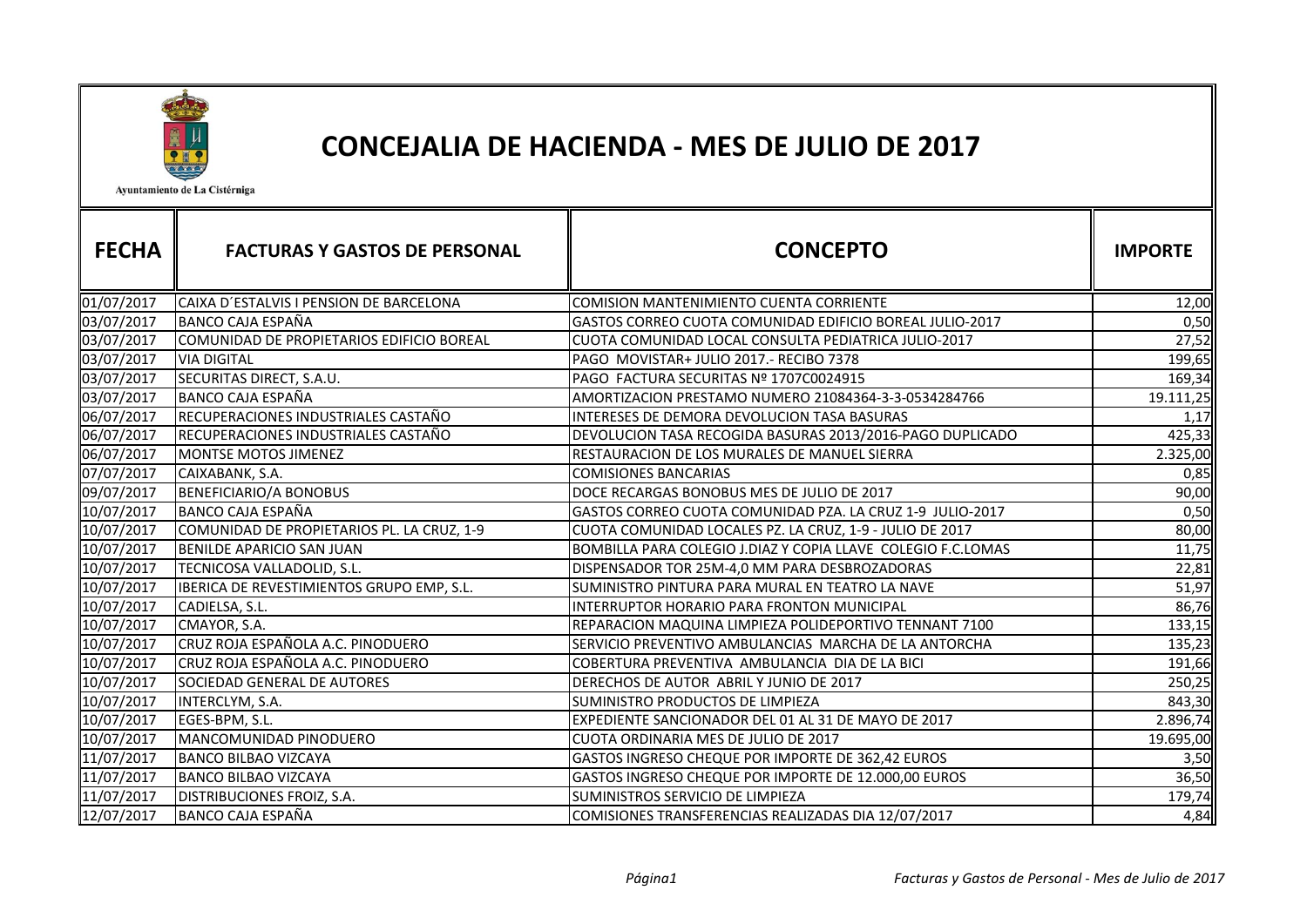| 12/07/2017          | <b>WORK-MEN C.B.</b>                            | SUMINISTRO GUANTES PARA PROTECCION OPERARIOS                 | 38,96     |
|---------------------|-------------------------------------------------|--------------------------------------------------------------|-----------|
| 12/07/2017          | ROSARIO SAN JOSE FERNANDEZ                      | SUMINISTRO LIBROS PARA BIBLIOTECA                            | 78,85     |
| 12/07/2017          | PASCUAL ARRANZ G., S.L. OLIVETTI                | REPARACION FAX SAMSUNG PLANTA BAJA DIA 08/06/2017            | 83,49     |
| 12/07/2017          | <b>LOS ABUELOS</b>                              | SUMINISTROS PARA MANTENIMIENTO PISCINAS MUNICIPALES          | 112,53    |
| 12/07/2017          | <b>ESPECTACULOS DUERO S.L.</b>                  | SERVICIOS DE SONIDO E ILUMINACIONTEATRO MUNICIPAL            | 114,95    |
| 12/07/2017          | ROSARIO SAN JOSE FERNANDEZ                      | MATERIAL DE OFICINA PARA CASA DE CULTURA                     | 129,50    |
| 12/07/2017          | MATA DIGITAL, S.L.                              | DISEÑO E IMPRESION 200 DIPTICOS COLOR A5                     | 155,00    |
| 12/07/2017          | RICARDO ALONSO MUÑOZ                            | MATERIAL DE CONSTRUCCION PARA OBRAS VARIAS                   | 163,35    |
| 12/07/2017          | DECORACION MORALES HOGAR S.L.                   | REPARACION MECANISMO TELON CASA DE CULTURA                   | 189,00    |
| 12/07/2017          | <b>ALCASA</b>                                   | REPARACIONES Y MANTENIMIENTO PISCINAS MUNICIPALES            | 216,63    |
| 12/07/2017          | CANO H. & G. MATA, CB                           | MINUTA GASTOS Y DERECHOS AUTOS 431/16 SOCIAL CUATRO          | 227,94    |
| 12/07/2017          | <b>ESPECTACULOS DUERO S.L.</b>                  | SERVICIOS SONIDO E ILUMINACION EN TEATRO MUNICIPAL           | 367,84    |
| 12/07/2017          | QUIMICOS LOS ABUELOS, S.L.                      | DOSIFICADORA CLORO PARA PISCINA PEQUEÑA                      | 387,20    |
| 12/07/2017          | DIAZO PLOTTER SUMINISTROS., S.L.                | CARTEL Y FLYERS DOS CARAS ESTUCADO CULTURA                   | 408,38    |
| 12/07/2017          | CARPINTERIA J. TORICES, S.L.                    | REPARACION PUERTAS VESTUARIOS PISCINAS MUNICIPALES           | 513,04    |
| 12/07/2017          | ANGEL VELASCO ARRANZ                            | SONORIZAR EN PLAZA MAYOR VARIOS ESPECTÁCULOS                 | 561,00    |
| 12/07/2017          | MT SERVICIOS EDUCATIVOS, S.L.                   | ACTIVIDADES EXTRAESCOLARES DEPORTIVAS MES DE MAYO DE 2017    | 723,39    |
| $\sqrt{12/07/2017}$ | CRUZ ROJA ESPAÑOLA A. C. PINODUERO              | COBERTURA PREVENTIVA EN TROFEO DE FUTBOL 8 Y 9 DE ABRIL 2017 | 750,15    |
| 12/07/2017          | <b>BARBARA BEJARANO NEILA</b>                   | DISEÑO Y PRODUCCION CARTEL Y DIPTICOS DE CARNAVALES 2017     | 762,30    |
| 12/07/2017          | FUNDACION MUNICIPAL DE DEPORTES                 | GASTOS DE PARTICIPACION JUEGOS ESCOLARES SEGUN CONVENIO      | 1.026,50  |
| 12/07/2017          | COMERCIAL DE FUNDICION VALLISOLETANA            | SUMINISTROS PARA TRABAJOS VARIOS (PISCINA, TALLER, PARQUES)  | 1.070,23  |
| 12/07/2017          | MANUEL MERINO VELASCO                           | JUCIO LABORAL SOCIAL N.º 3 VALLADOLID D.F.U. 438/2016        | 1.132,87  |
| 12/07/2017          | ESC. ATLETISMO MAYTE MARTINEZ-RACING VALLADOLID | CLASES DE ATLETISMO MESES DE ABRIL Y MAYO DE 2017            | 1.160,00  |
| 12/07/2017          | ARTES GRAFICAS ANGELMA, S.A.                    | REVISTA DE 44 PAGINAS N.º 38                                 | 2.000,00  |
| 12/07/2017          | CERCAOLID, S.L.                                 | CERRAMIENTO CON VALLA PARQUE CANINO                          | 2.259,04  |
| 12/07/2017          | MAPFRE SEGUROS GENERALES                        | SEGURO ACTIVIDADES EMPRESARIALES POLIZA 0791270075687        | 17.580,35 |
| 12/07/2017          | <b>AUVASA</b>                                   | GASTOS TRASNPORTE INTERURBANO JUNIO DE 2017                  | 21.213,18 |
| 12/07/2017          | <b>BANCO BILBAO VIZCAYA</b>                     | AMORTIZACION PRESTAMO NUMERO 9543517958                      | 8.928,57  |
| 12/07/2017          | NOMINAS E INDEMNIZACIONES CONCEJALES            | ASITENCIA PLENOS Y COMISIONES MES DE JUNIO DE 2017           | 1.348,48  |
| 13/07/2017          | A.E. DE ADMINISTRACIÓN TRIBUTARIA               | LIQUIDACION IVA 2 TRIMESTRE                                  | 1.321,07  |
| 13/07/2017          | A.E. DE ADMINISTRACIÓN TRIBUTARIA               | LIQUIDACION IRPF 2T- EXPEDIENTE 3219/2017                    | 71.949,90 |
| 13/07/2017          | NOMINAS LABORALES                               | NOMINA JUNIO Y EXTRA PERSONAL SUBVENCION PREPLAN 2017 OSM    | 75,24     |
| 13/07/2017          | REGULARIZACIÓN NÓMINAS EMPLEADOS/AS             | ANTICIPO DE NÓMINA A DESCONTAR EN AGOSTO                     | 300,00    |
| 13/07/2017          | NOMINAS LABORALES                               | NOMINA JUNIO Y EXTRA PERSONAL SUBVENCION PREPLAN MONITOR     | 371,94    |
| 14/07/2017          | EURO BOOK LIBRERÍA DE IDIOMAS, S.L              | ADQUISICIÓN LIBROS EN INGLÉS PARA BIBLIOTECA MUNICIPAL       | 200,00    |
| 19/07/2017          | TESORERIA GENERAL DE LA SEGURIDAD SOCIAL        | CUOTAS SS CORRESPONDIENTES A COMPENSACIONES INDEBIDAS        | 42,37     |
| 19/07/2017          | NOMINAS LABORALES                               | RETENCION JUDICIAL NOMINA MES DE MAYO 2017                   | 119,80    |
| 19/07/2017          | NOMINAS LABORALES                               | RETENCION JUDICIAL NOMINA MES DE JUNIO 2017                  | 303,73    |
| 19/07/2017          | <b>GRUPO MIS POLLITOS, S.L.</b>                 | GESTION ESCUELA INFANTIL MUNICIPAL JUNIO-2017                | 4.153,42  |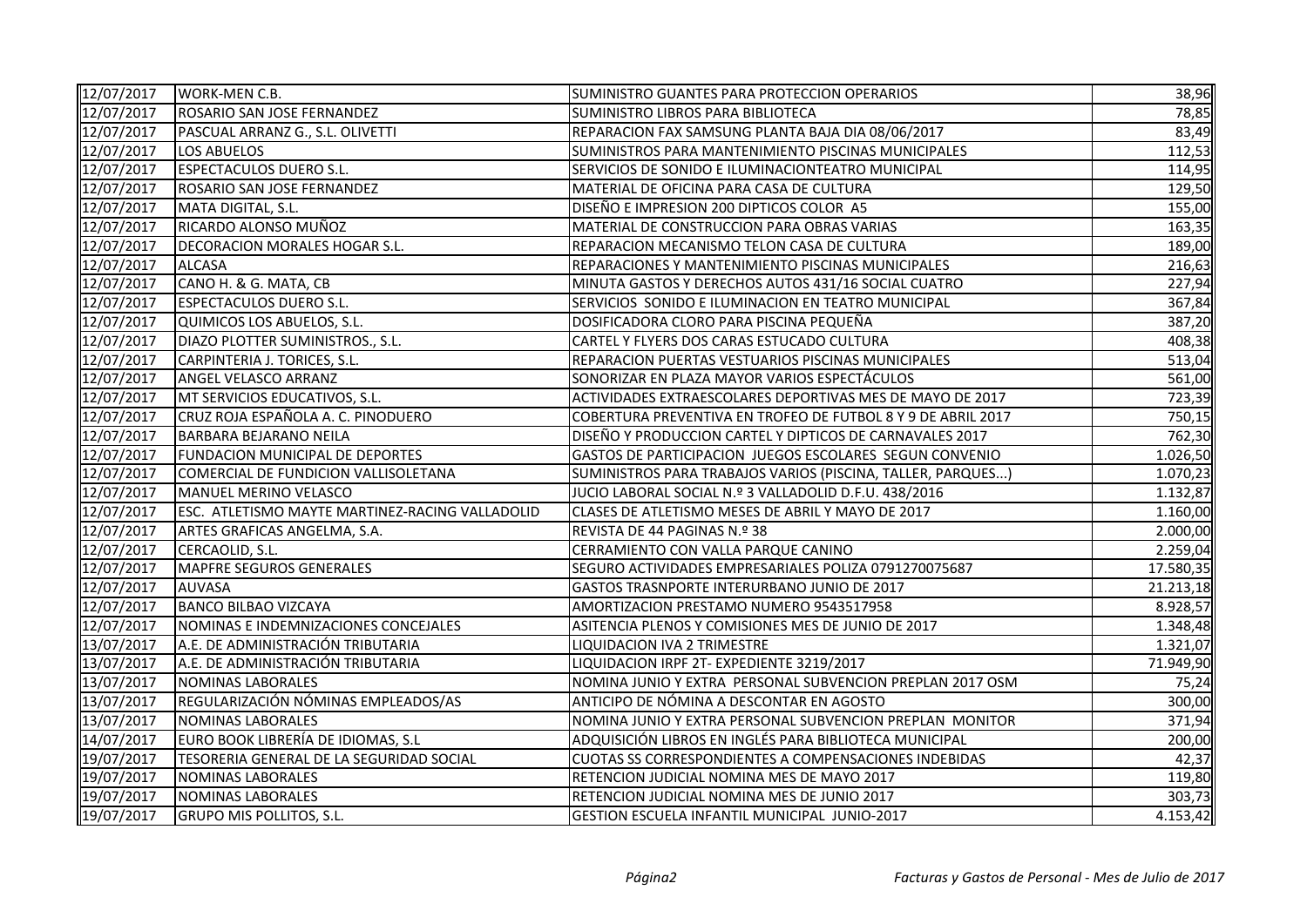| 19/07/2017 | BANCO CAJA ESPAÑA                         | COMISION TRANSFERENCIAS REALIZADAS EL DIA 19/07/2017         | 5,50     |
|------------|-------------------------------------------|--------------------------------------------------------------|----------|
| 19/07/2017 | RECACOR, S.A.                             | REPARACION PINCHAZO DUMPER                                   | 13,77    |
| 19/07/2017 | ROSARIO SAN JOSE FERNANDEZ                | SUMINISTRO LIBROS PARA BIBLIOTECA                            | 24,00    |
| 19/07/2017 | <b>RECICLA 2 RECOGIDA Y GESTION S.L.</b>  | RECOGIDA, TRANSPORTE Y GESTION DE RESIDUOS EN PUNTO LIMPIO   | 30,49    |
| 19/07/2017 | TECNICOSA VALLADOLID, S.L.                | BOQUILLA PARA BARRA DE RIEGO PARA CAMION IVECO               | 31,22    |
| 19/07/2017 | QUIMICOS LOS ABUELOS, S.L.                | MACARRON DOSIFICADOR PARA CLORADORAS DE DEPOSITOS            | 31,46    |
| 19/07/2017 | SUMINISTROS INDUSTRIALES SYRESA, S.L.     | RODAMIENTOS RIGIDO A BOLAS PARA MAQUINA DE CORTE             | 41,52    |
| 19/07/2017 | RICARDO ALONSO MUÑOZ                      | TABLEROS CERAMICOS PARA EL CEMENTERIO                        | 45,01    |
| 19/07/2017 | ROSARIO SAN JOSE FERNANDEZ                | SUMINISTRO LIBROS PARA BIBLIOTECA                            | 51,75    |
| 19/07/2017 | GARCIA CARRERA FELIX(PELICANO)            | SUMINISTROS DE FERRETERIA                                    | 69,49    |
| 19/07/2017 | <b>SCHINDLER</b>                          | MANT. ASCENSOR CENTRO S. POLIVALENTE MES JUNIO 2017          | 72,65    |
| 19/07/2017 | FLUME, S.L.                               | CABEZALES REPUESTO GRIFOS PARA PISCINAS MUNICIPALES          | 75,75    |
| 19/07/2017 | PASCUAL ARRANZ G., S.L. OLIVETTI          | REPARACION MAQUINA KYOCERA KM3035 PLANTA BAJA DIA 23/06/2017 | 83,49    |
| 19/07/2017 | EL HILO DE ARIADNA, S.L.                  | COMIDA ENOTURISTICA PREMIO FERIA DEL PINCHO 2017             | 90,00    |
| 19/07/2017 | HIJOS DE JUSTO MUÑOZ, S.A.                | SUMINISTRO PATINES PARA PREMIOS DE PATINADA POPULAR          | 139,98   |
| 19/07/2017 | SECURITAS DIRECT, S.A.U.                  | MANT. ALARMA COLEGIO J. DIAZ 01/07 AL 30/09 2017             | 144,73   |
| 19/07/2017 | <b>WORK-MEN C.B.</b>                      | PLAYEROS DESCANSO PARA TRABAJADORAS LIMPIEZA                 | 179,08   |
| 19/07/2017 | <b>SCHINDLER</b>                          | ASCENSOR CASA DE CULTURA MES DE JUNIO DE 2017                | 236,85   |
| 19/07/2017 | <b>EXCLUSIVAS MAOR, S.L.</b>              | SUMINISTROS PARA REPARACION DE TRACTOR ETEISA                | 278,68   |
| 19/07/2017 | INTERCLYM, S.A.                           | SUMINISTRO PRODUCTOS PARA SERVICIO DE LIMPIEZA               | 383,30   |
| 19/07/2017 | ROSARIO SAN JOSE FERNANDEZ                | REGALOS PARA CONCURSOS INFANTILES                            | 397,50   |
| 19/07/2017 | CARPINTERIA J. TORICES, S.L.              | CUÑAS Y LISTONES DE MADERA PARA TALANQUERAS                  | 404,75   |
| 19/07/2017 | WORK-MEN C.B.                             | SUMINISTRO VESTUARIO Y EPIS PARA PERSONAL                    | 404,87   |
| 19/07/2017 | MT SERVICIOS EDUCATIVOS, S.L.             | COSTE SUBVENCION ACTIVIDADES TRABAJADORES/AS SEGÚN CONVENIO  | 417,00   |
| 19/07/2017 | CONSTRUCCIONES Y CONTRATAS, S.A.          | MANTENIMIENTO RED DE SANEAMIENTO JUNIO 2017                  | 420,55   |
| 19/07/2017 | COCA-COLA EUROPEAN PARTNERS IBERIA S.L.U. | SUMINISTRO BEBIDAS PARA ACTIVIDADES DEPORTIVAS               | 462,83   |
| 19/07/2017 | <b>BEATRIZ GARCIA CHARLEZ</b>             | FORMACION CURSO BASICO DE INFORMATICA MES JUNIO 2017         | 600,00   |
| 19/07/2017 | <b>EMILIA GARCIA CARRERA</b>              | SUMINISTROS DE FERRETERIA PARA TRABAJOS VARIOS               | 826,49   |
| 19/07/2017 | <b>SERKONTEN</b>                          | <b>MANTENIMIENTO CONTENEDORES HIGIENICOS</b>                 | 883,93   |
| 19/07/2017 | DISCOMTES VALLADOLID, S.L.                | GASOLEO A PARA AUTOMOCION                                    | 907,50   |
| 19/07/2017 | NUEVOS CLASTOS, S.L.                      | REPARACION CAMINO DE LOS ARAGONESES                          | 1.332,21 |
| 19/07/2017 | <b>BARBARA BEJARANO NEILA</b>             | PROGRAMA DE VERANO LA CISTERNIGA 2017                        | 1.500,40 |
| 19/07/2017 | CMAYOR, S.A.                              | REPARACION MAQUINA TENNANT 7100C POLIDEPORTIVO               | 1.852,34 |
| 19/07/2017 | MAPFRE SEGUROS GENERALES                  | SEGURO RESPONSABILIDAD CIVIL GENERAL                         | 7.580,70 |
| 20/07/2017 | DIPUTACION PROVINCIAL DE VALLADOLID       | ANUNCIO CONTRATO SUMINISTRO DE ENERGIA ELECTRICA             | 72,00    |
| 20/07/2017 | DIPUTACION PROVINCIAL DE VALLADOLID       | ANUNCIO LICITACION ESCUELA INFANTIL MUNICIPAL                | 132,00   |
| 20/07/2017 | TELEFONICA DE ESPAÑA, S,A,                | TELEFONIA CONCERTADA EMPRESAS VARIABLE JUNIO DE 2017         | 177,91   |
| 20/07/2017 | TELEFONICA DE ESPAÑA, S,A,                | TELEFONIA FIJA MES DE JUNIO DE 2017 CONCERTADA EMPRESAS      | 1.592,81 |
| 21/07/2017 | SEMARK, AC GROUP, S.A.                    | SUMINISTROS PRODUCTOS DE LIMPIEZA                            | 19,17    |